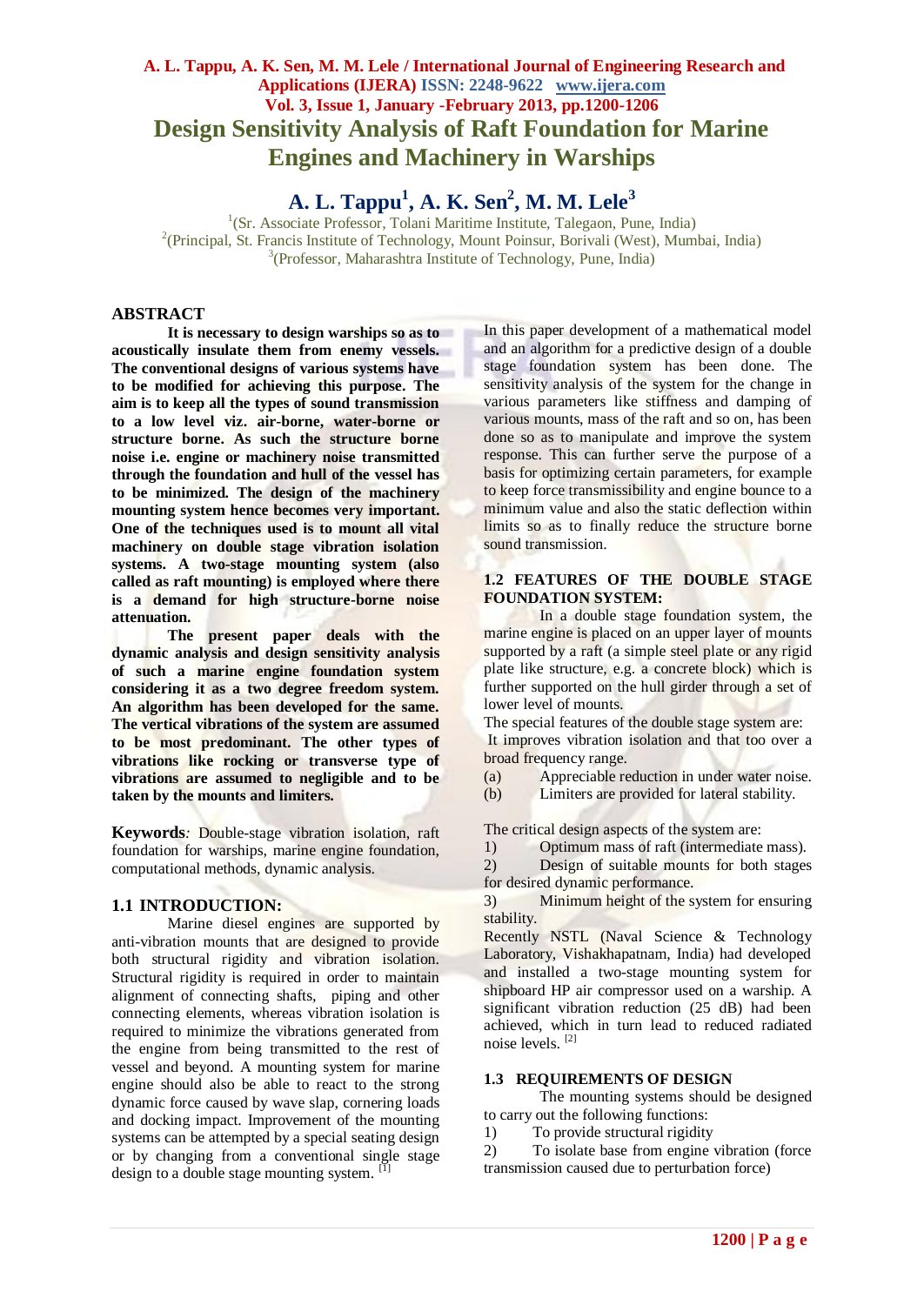3) To avoid excessive vibration of engine i.e. bounce due to shock excitation at base (motion transmissibility).

The challenge for the design engineer is how to select the vibration isolators and raft size and how to properly install them so as to (a) keep the static deflection of isolators within a limit for keeping the balance of engine under the strong impact, (b) keep the foundation stiffness low in order to minimize the structure-borne noise and vibration level in the cabins or noise breakout into the water, (c) keep sufficient frequency distance to avoid resonance, (d) keep the dynamic amplitude of steady state vibrations of the engine and raft within limits.

In the case of a warship the objective is to minimize the transmitted force. This can be done either by moving the system natural frequencies away from an undesired frequency or by directly optimizing the force transmission by adjusting the design parameters. It should also be confirmed that engine bounce does not go beyond limits. It is found that the structure-borne noise or vibration level transmitted to other spaces significantly depends on the vertical force (normal to the floor) which generates the bending wave in the structure. Thus the objective is to minimize the transmitted force normal to the base. This is because only the force normal to the base can excite the bending wave which contributes most of energy of structure-borne noise. [3]

The different parameters which affect the dynamic response of an engine/machine and its foundation system are the nature and magnitude of exciting forces, the excitation frequency, the masses of the engine and foundation, the stiffness and damping properties of the vibration isolators and so on.

The designer should be able to first make a prediction of the dynamic performance of the foundation and then optimize the parameters if necessary. This paper tries to address the issue of predictive dynamic analysis and further parametric analysis of the same.

# **2.1 DESIGN PROCEDURE**:

The techniques of analysis of a machine or an engine foundation system can be applied with varying degrees of difficulty. In this paper we have assumed the engine-foundation system as a two degree freedom system. The engine and the raft have been assumed to be rigid. The vertical vibrations of the system are assumed to be most predominant. The other types of vibrations like rocking or transverse type of vibrations are assumed to negligible and to be taken by the mounts and limiters which are placed at the sides to avoid lateral movement.



**Fig 1(a) A two stage foundation system with mounts** 



**Fig 1(b) Model for the system**



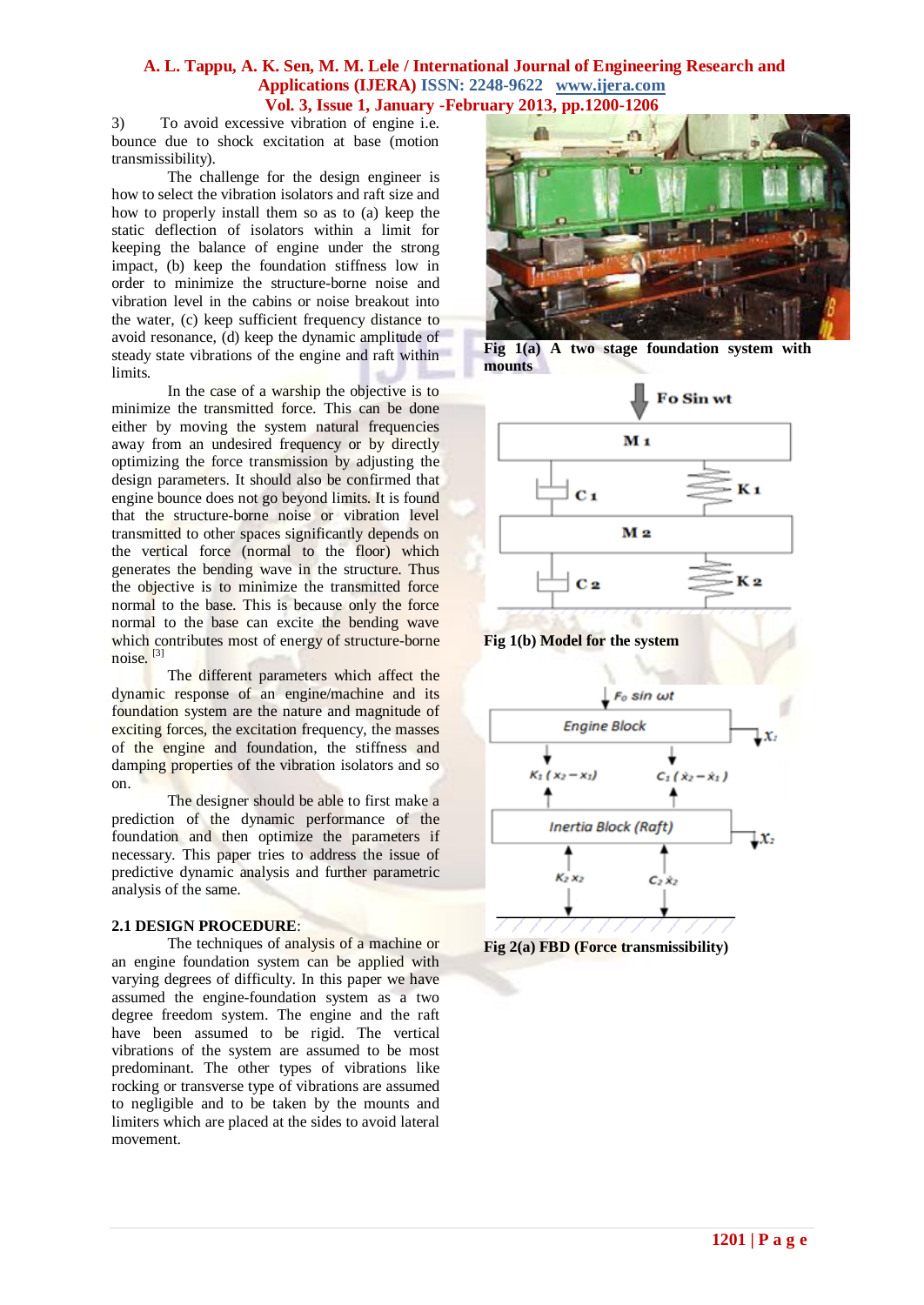

#### **Fig 2(b) FBD (Motion transmissibility)**

## **2.2 MATHEMATICAL MODELING AND ANALYSIS:**

Modeling of the engine - raft - hull girder system has been done as shown in the Fig no. 1(b). Upper and lower level of mounts and be considered to be made of a number of springs and dashpots in parallel. Mathematical analysis has been done as follows:

# **2.3 STATIC DEFLECTION:**

Let  $M_1$  and  $M_2$  be the masses of the engine and raft respectively,  $K_I$  and  $K_2$  the equivalent stiffnesses of the upper and lower level mounts, *C<sup>1</sup>* and  $C_2$  be the equivalent damping coefficients of the upper and lower level mounts respectively. Static displacement amplitudes will be given by:

| Static Deflection for the raft $=$            |            |
|-----------------------------------------------|------------|
| : $Xst(raff)$ , = $(M_1 + M_2) g/K_2$         | $\dots(1)$ |
| Additional Static Deflection for the engine = |            |
| : $Xst(engine) = M_1 g/K_1$                   | $\dots(2)$ |

#### **2.4 FREE DAMPED VIBRATIONS**

The equations of motion for the *free damped vibrations* of the two degree freedom system shown in Figure no. 2(a), (neglecting exciting force) are as follows:

$$
: M_1 \ddot{x}_1 - C_1 (\dot{x}_2 - \dot{x}_1) - K_1 (x_2 - x_1) = 0 \qquad ...(3)
$$
  
\n
$$
: M_2 \ddot{x}_2 + C_1 (\dot{x}_2 - \dot{x}_1) + K_1 (x_2 - x_1) + C_2 \dot{x}_2 + K_2 \dot{x}_2 = 0 \qquad ...(4)
$$

Where  $x_1 \& x_2$  are the displacements of the engine and raft respectively. These are two coupled homogenous second order linear differential equations of motion.

The complimentary solutions can be written in the form

$$
: x_1 = e^{-rt} \{ P_1 \sin(dt + \phi_1) \} + e^{-ut} \{ Q_1 \sin(vt + \phi_2) \} \dots (5)
$$
  
\n
$$
: x_2 = e^{-rt} \{ P_2 \sin(dt + \phi_1) \} + e^{-ut} \{ Q_2 \sin(vt + \phi_2) \} \dots (6)
$$

where values of constants  $P_1$ ,  $P_2$ ,  $Q_1$ ,  $Q_2$ ,  $\phi_1$ ,  $\phi_2$  can be derived from initial conditions.

The equations represent a transient type of vibration which dies out in a very short time. Hence the steady state vibrations which are more important are analyzed.

**2.5 MODAL ANALYSIS**: Eigen values (natural frequencies) and Eigen vectors (mode shapes) for the two degree freedom system are found out by programming in ANSYS. The values of natural frequencies of the system are required so as to keep proper frequency distance between the perturbation frequencies and natural frequencies as per recommendations of classification societies.

**2.6 FORCED VIBRATIONS:** The analysis is done for forced vibrations assuming a harmonic type of excitation force of  $F_0$  *sin*  $\omega t$  i.e. the imaginary part of *F<sup>0</sup> e iωt* . This leads to a steady state vibration. The analysis is important as we are interested in getting the values of the dynamic amplitudes of the engine bed  $X_1$  and raft  $X_2$  at various frequencies. These have to be in an allowable range as per the norms set by. The free body diagram of the two masses is as shown in Fig no. 2(a). The equations of motion are:

: 
$$
M_1 \ddot{x}_1 - C_1 (\dot{x}_2 - \dot{x}_1) - K_1 (\dot{x}_2 - \dot{x}_1) = Im \{ F_0 e^{i\omega t} \}
$$
  
\n:  $M_2 \ddot{x}_2 + C_1 (\dot{x}_2 - \dot{x}_1) + K_1 (\dot{x}_2 - \dot{x}_1) + C_2 \dot{x}_2 + K_2 \dot{x}_2 = 0$   
\n...(8)

Assuming the solutions as  $x_1 = X_1e^{i\omega t}$  and  $x_2 = X_2e^{i\omega t}$ *iωt* and substituting in the above equations

$$
: \{(-M_1 \omega^2 + K_1) + i (C_1 \omega)\} X_1 - \{K_1 + i (C_1 \omega)\} X_2 = F_0 \dots (9)
$$
  
\n
$$
: -\{K_1 + i (C_1 \omega)\} X_1 + \{(-M_2 \omega^2 + [K_1 + K_2]) + i ([C_1 + C_2] \omega)\} X_2 = 0
$$
  
\n
$$
...(10)
$$

Solving the above two equations we get complex values of  $x_1$  and  $x_2$ . By mathematical treatment we get the values of  $X_1$  and  $X_2$  i.e. we get the dynamic amplitudes of vibration engine and inertia block respectively as:

: *X<sup>1</sup> = NUM<sup>1</sup> / DEN …* (11) : *X<sup>2</sup> = NUM<sup>2</sup> / DEN* where … (12) : *NUM1=F<sup>0</sup> { [(K1+ K2) – M<sup>2</sup> ω 2 ] <sup>2</sup>+[(C1+C2)ω]<sup>2</sup>} 1/2 …* (11a) : *NUM<sup>2</sup> = F<sup>0</sup> { K<sup>1</sup> <sup>2</sup>+ (C1ω)<sup>2</sup>} 1/2 …* (12a) : *DEN<sup>1</sup> = { M<sup>1</sup> M<sup>2</sup> ω 4 – [K1M<sup>2</sup> + M<sup>1</sup> (K1+ K2)+ C1C2]ω<sup>2</sup> + K1K2 } 2 …*(11b) : *DEN<sup>2</sup> = { – [M2C<sup>1</sup> + M1(C1+C2)]ω<sup>3</sup>+ [C1K<sup>2</sup> + K1C2]ω }<sup>2</sup>…* (12b) : *DEN = (DEN<sup>1</sup> + DEN2) 1/2* … (13) If we neglect damping (considering it to be low) then we have, : *X<sup>1</sup> = F<sup>0</sup> { (K1+ K2) – M<sup>2</sup> ω 2 } / { M<sup>1</sup> M<sup>2</sup> ω 4 – [K1M<sup>2</sup> + M<sup>1</sup> (K1+ K2)]ω<sup>2</sup> + K1K<sup>2</sup> }* …(14) : *X<sup>2</sup> = F0 K1 / { M<sup>1</sup> M<sup>2</sup> ω 4 – [K1M<sup>2</sup> + M<sup>1</sup> (K1+ K2)]ω<sup>2</sup> + K1K2 }* …(15)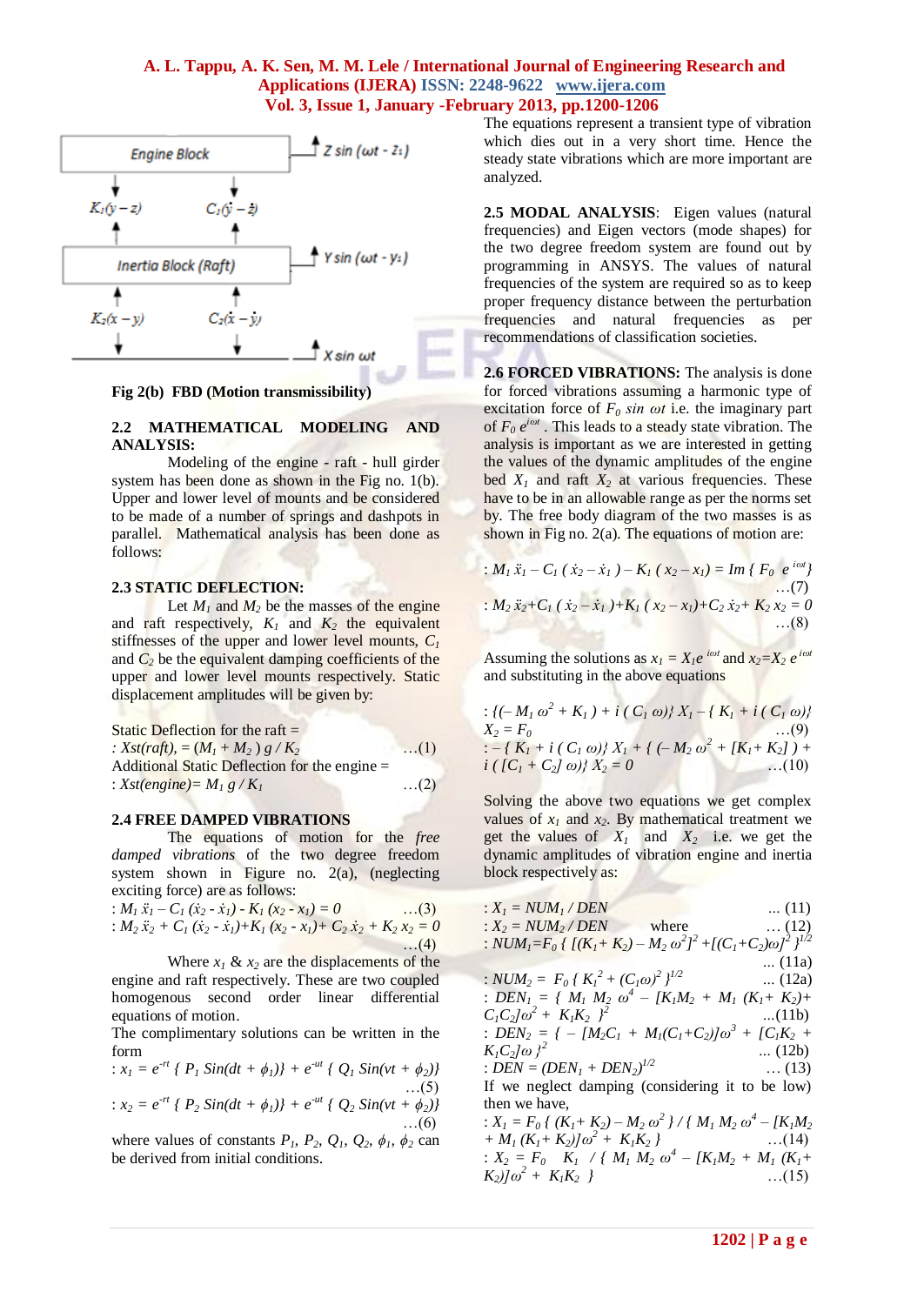The general solution consists of the complimentary function and particular integral and is of nature:

$$
\therefore x = x_{cf} + x_{pi} \tag{16}
$$



**Fig 3(a) Equilibrium of forces at mass** *M<sup>1</sup>*

Out of this  $x_{cf}$  (which has been dealt with in the previous section) dies out in a short time and  $x_{pi}$ represents the steady state vibration. The steady state motion of the two masses are given by the following equations,

:  $x_1 = X_1 \sin(\omega t - \psi_1)$  and :  $x_2 = X_2 \sin(\omega t - \psi_2)$  $...$ (17 a & b)

The solution shows that the response is a sinusoidal motion with the amplitudes  $X<sub>1</sub>$  for the engine and  $X<sub>2</sub>$ for the raft foundation block. The constants  $\psi_l$  and  $\psi_2$  are to be found out from initial conditions.

#### **2.7 FORCE TRANSMISSIBILITY**

Generally force transmitted to foundation due to a single stage would be given by the relation

: 
$$
Ftr_1 = \int (K_1 X_1)^2 + (C_1 \omega X_1)^2 I^{1/2}
$$
 ...(18)

Whereas appropriate addition of the second stage foundation would lead to a transmitted force of

: 
$$
Ftr_2 = \int (K_2 X_2)^2 + (C_2 \omega X_2)^2 I^{1/2}
$$
 ...(19)

: Force transmissibility for double stage foundation systems =  $Ftr_2 / F_0$  ...(20)

#### **2.8 DISPLACEMENT TRANSMISSIBILITY (ENGINE BOUNCE AND RAFT BOUNCE)**

Let the hull girder be excited by a sinusoidal displacement of *x = X Sin ωt.* The response of the raft would be  $y = Y Sin(\omega t - y_i)$  and that of the engine would be  $z = Z \sin(\omega t - z_1)$ , where *Y* and *Z* are the amplitudes of the bounce of the raft and engine respectively. (Refer Fig. no. 2(b)). These amplitudes have to be in limits or else it would affect the functioning of the engine adversely.



**Fig 3(b) Equilibrium of forces at mass** *M<sup>2</sup>*

The calculations for motion transmissibility are as follows:

We define the following terms (referring to force polygons in Fig no.  $3(a \& b)$ )

: 
$$
\Phi_z = \tan^{-1}(C_I\omega / (K_I - M_I \omega^2))
$$
  
\n:  $\Phi_y = \tan^{-1}((C_I + C_2)\omega / (K_I + K_2 - M_2 \omega^2))$   
\n:  $\alpha_x = \tan^{-1}(C_2\omega / K_2)$   
\n:  $\alpha_y = \alpha_z = \tan^{-1}(C_I\omega / K_I)$   
\n:  $A = \{K_I^2 + (C_I\omega)^2\}^{(1/2)}X$   
\n:  $B = \{K_2^2 + (C_2\omega)^2\}^{(1/2)}X$   
\n:  $C = \{(K_I - M_I \omega^2)^2 + (C_I\omega)^2\}^{(1/2)}Z$   
\n:  $D = \{(K_I + K_2 - M_2 \omega^2)^2 + [(C_I + C_2) \omega]^2\}^{(1/2)}Y$   
\n:  $E = Cos (\Phi_y + \Phi_z - 2 \alpha_y)$ 

We get the following results:

of Char

: *Raft bounce*=*Y/X*=*BC* /  $\{ (CD)^2 + A^4 - 2A^2 CDE \}^{(1/2)}$ where *Y* is Raft Bounce amplitude ...(21)

:*Engine bounce=Z/X=AB / {(CD)<sup>2</sup>+A 4 -2A<sup>2</sup>CDE}(1/2)* where  $Z$  is Engine bounce amplitude  $\ldots$  (22)

Motion transmissibility neglecting damping:

: *Engine bounce* =  $Z/X = K_1 K_2 / (K_1 K_2 - (K_1 M_1 +$  $M_1$   $[K_1 + K_2]$ )  $\omega^2 + M_1 M_2 \omega^4$ *}* …(23)

: *Right bounce* = 
$$
Y/X
$$
 =  $K_2(K_1 - M_1\omega^2) / {K_1 K_2 - (K_1 M_1 + M_1 [K_1 + K_2]) \omega^2 + M_1 M_2 \omega^4}$  ...(24)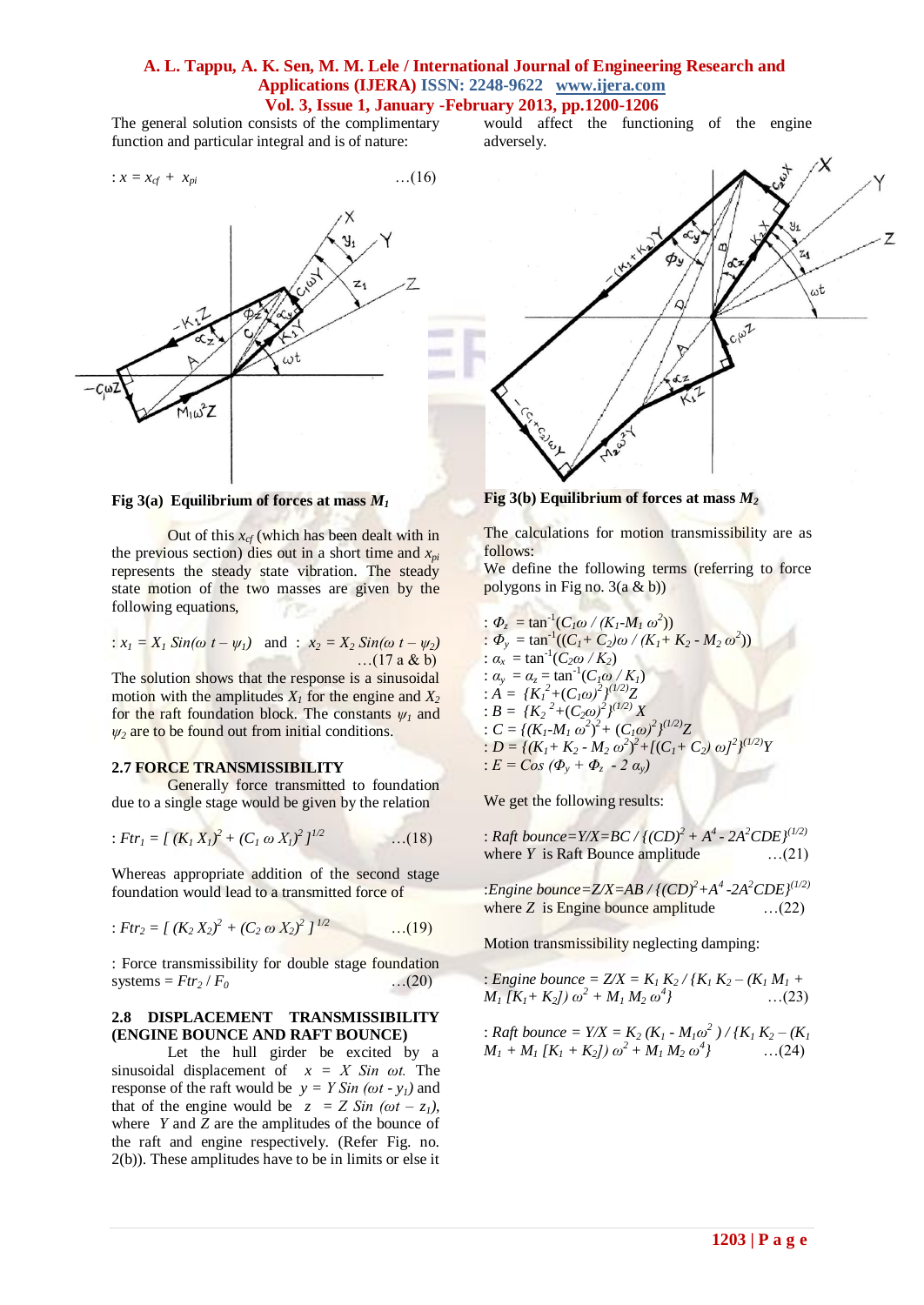#### **3.1 SENSITIVITY ANALYSIS**

The above mathematical modeling and analysis has been used to develop an algorithm and a computer program which can be used to get a predictive design of the double stage foundation system. A sensitivity analysis has been carried out to understand in what way and how much each parameter contributes to the functioning of the foundation system as a vibrating body and what effect can be brought out by changing these different parameters.

#### **3.2 A CASE STUDY**

As an example, a problem of sensitivity analysis and design of a foundation system has been solved by using the computer program developed.

Problem Statement: A foundation system is to be designed for an engine with mass 5000 kg running at a constant speed of 500 rpm.

Solution: A set of trial values are chosen arbitrarily as follows:

*M1*=5000 kg, *M2*=500 kg, *K1*=3000N/m, *K2*=2000 N/m, *C1*=300 N-sec/m, *C2*=300 N-sec/m.

The frequency response would be as shown in chart – 1. The static deflection however (not shown in chart) is too high.

**Chart -1: Response of system with variation in frequency (first trial)**



Setting the speed of 500 rpm the effect of mass of raft  $M_2$  is analyzed (as shown in chart – 2).

 $M_1 = 5000$  kg,  $N = 500$  rpm,  $K_1 = 3000$  N/m, *K2*=2000 N/m, *C1*=300 N-sec/m, *C2*=300 N-sec/m

**Chart – 2 : Effect of change in mass on system response**



Setting the mass  $M_2$  as 500 kg keeping in mind that raft should not be a huge structure and should be a plate like structure with minimal height, the effect of  $C<sub>1</sub>$  is analyzed (as shown in chart – 3).

 $M_1 = 5000$  kg,  $M_2 = 500$  kg,  $N = 500$  rpm,  $K_1 = 3000$ N/m, *K2* = 2000 N/m, *C2* = 300 N-sec/m **Chart - 3: Effect of change in damping in upper** 





Setting a value of  $C_1$  as 300 N-sec/m, the effect of  $C_2$  is analyzed (as shown in chart no – 4) *M1*=10000 kg, *M2*=400 kg, *N*=200 rpm, *K1*=30000 N/m, *K2*=20000 N/m, *C1*=200 N-sec/m

**Chart - 4: Effect of change in damping in lower mounts on system response**

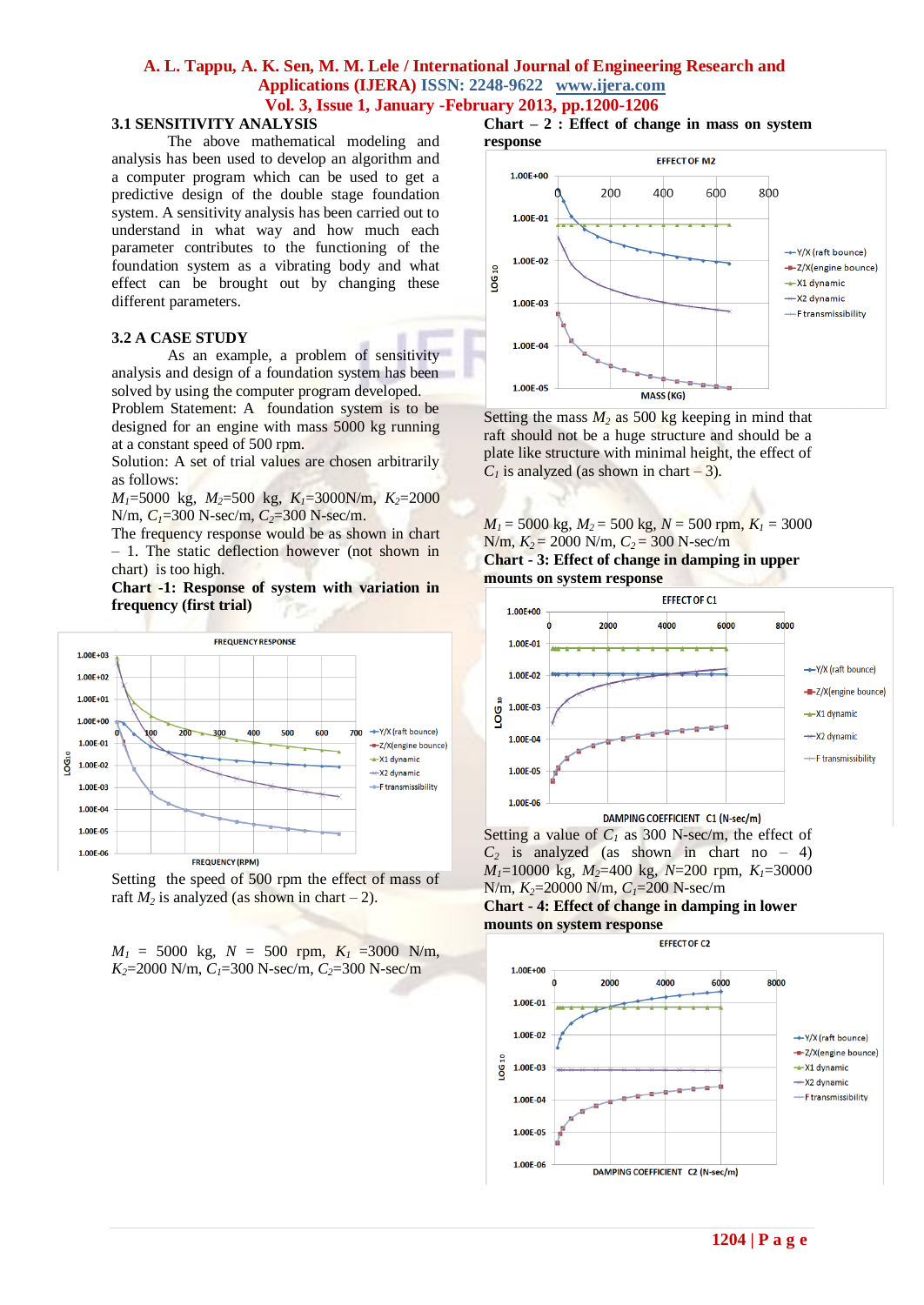The value of  $C_2$  is selected as 300 N-sec/m tentatively. By now  $M_2$ ,  $C_1$  and  $C_2$  have been finalized. Now the effect of  $K_2$  is analyzed. Note that the static displacements of the engine and raft are also taken into consideration.

(as shown in chart  $-5$ )

*M1*=5000 kg, *M2*=500 kg, *N*=500 rpm, *K1*=3000 N/m, *C1*=300 N-sec/m, *C2*=300 N-sec/m

**Chart – 5: Effect of change in stiffness in lower mounts on system response**



Deciding a higher value of stiffness, so as to curtail static deflection, value of  $K_2$  has been set as 35,00,000 N/m. Finally the effect of stiffness of upper spring i.e.  $K_l$  is analyzed (as shown in chart -6)

 $M_1$  = 5000 kg,  $M_2$  = 500 kg,  $N$  = 500 rpm,  $K_2$  = 35,00,000 N/m,  $C_1 = 300$  N-sec/m,  $C_2 = 300$  Nsec/m





Again taking into consideration the static deflection and other parameters like force transmissibility, engine and raft bounce steady state amplitude of engine and raft the value of  $K_I$  is finalized as 3500000 N/m. Thus the parameters of the system have been finalized as:  $M<sub>1</sub> = 5000$  kg and  $N = 500$ rpm (given). *M2*= 500 kg, *C1*= *C<sup>2</sup>* =300 N-sec/m, *K<sup>1</sup>*  $= K_2 = 3.5 \times 10^6$  N/m. (selected)

The system response achieved due to this design is as follows: (refer chart  $-7$ )



Engine Bounce =  $Z/X = 0.2713$ , Raft Bounce =  $Y/X$  $= 0.7902$ , Steady state amplitude of engine  $= X<sub>1</sub> =$ 0.0808 mm, Steady state amplitude of raft  $= X_2 = 0.0808$  $0.05025$  mm, Force transmissibility = 0.175, Static deflection for the raft =  $Xst(raff)$ , = 15.415 mm, Additional static deflection for the engine = *Xst(engine)=* 14.014 mm. Total static deflection of engine  $= 29.429$  mm.

Further to enhance the response, the values of  $K_I$ and  $K_2$  are increased to 5 x 10<sup>6</sup> N/m. We get a better response (as shown in chart - 8)

**Chart – 8: Response of system with variation in frequency (after selecting better stiffnesses)**



Engine Bounce =  $Z/X = 0.4996$ , Raft Bounce =  $Y/X$  $= 0.8687$ , Steady state amplitude of engine  $= X<sub>1</sub> =$ 0.08627 mm, Steady state amplitude of raft =  $X_2$  = 0.04998 mm, Force transmissibility =  $0.2499$ , static deflection for the raft =  $Xst(raff)$ , = 10.79 mm, additional static deflection for the engine = *Xst(engine)=* 9.81 mm. Total static deflection of engine  $= 20.6$  mm Thus we can instantly compare the change in the system response by changing the stiffness values of the system. All the constraints for design are satisfied. Hence the design is suitable.